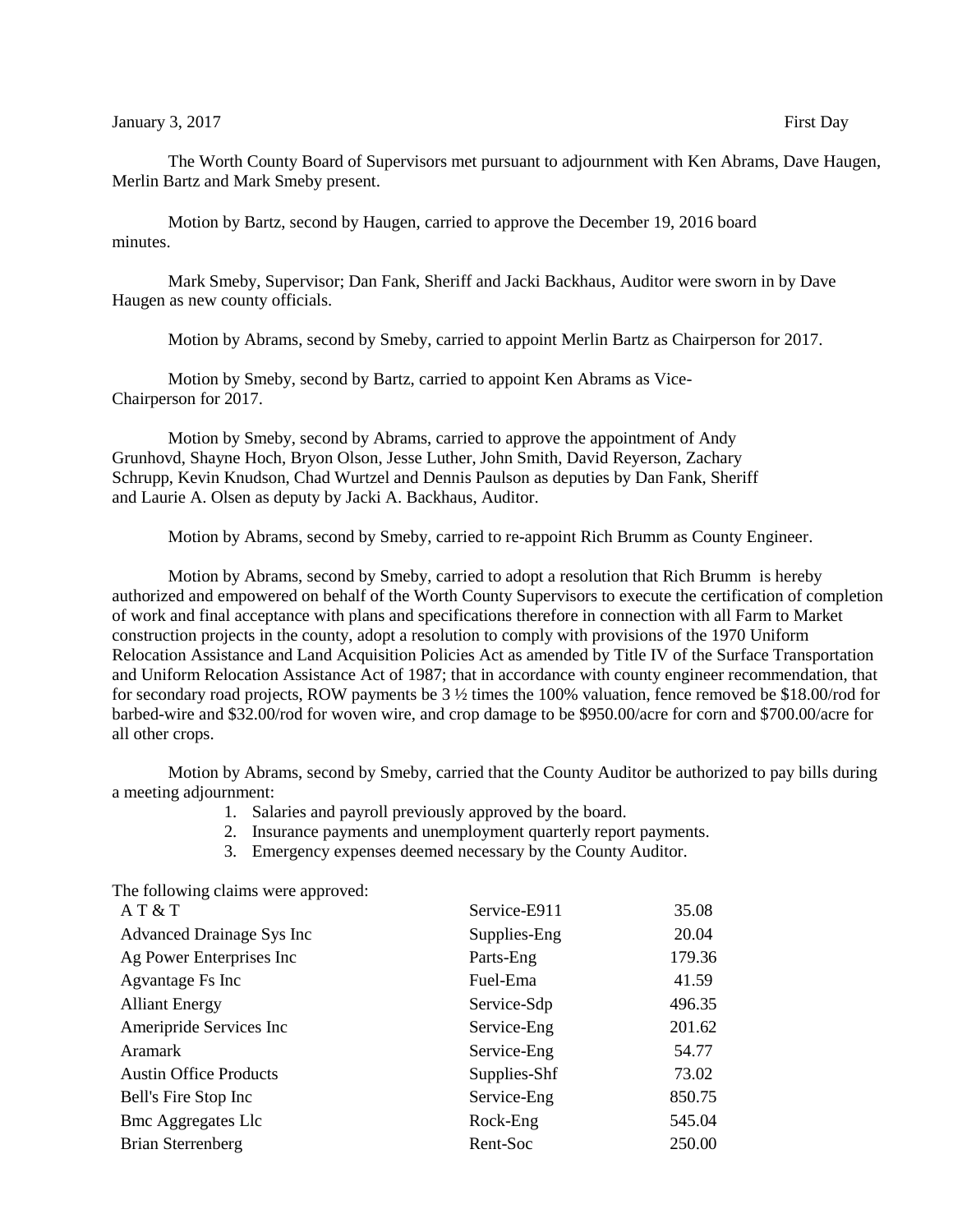| C J Cooper & Associates Inc            | Service-Eng     | 75.00      |
|----------------------------------------|-----------------|------------|
| <b>Carquest Auto Parts Inc</b>         | Parts-Shf       | 60.74      |
| <b>Cemstone Concrete Materials Llc</b> | Supplies-Eng    | 294.98     |
| Centurylink                            | Service-E911    | 332.36     |
| <b>Certified Laboratories</b>          | Supplies-Eng    | 657.00     |
| City Of Fertile                        | Rutf-Eng        | 1,941.17   |
| City Of Grafton                        | Rutf-Eng        | 1,115.86   |
| City Of Hanlontown                     | Rutf-Eng        | 453.63     |
| City Of Joice                          | Rutf-Eng        | 1,096.63   |
| City Of Kensett                        | Rutf-Eng        | 534.03     |
| Crysteel Truck Equipment Inc           | Parts-Eng       | 3,734.00   |
| D & L Equipment                        | Service-Con     | 1,838.92   |
| Dave Syverson Inc                      | Parts-Eng       | 134.00     |
| David Haugen                           | Mileage-Sup     | 111.00     |
| Dennis Paulson                         | Mileage-Shf     | 149.00     |
| Dick's Place Body & Tow                | Service-Shf     | 210.00     |
| Eilertson Repair                       | Service-Con     | 159.24     |
| <b>Electronic Engineering</b>          | Service-Eng     | 1,666.80   |
| <b>Fallgatter's Market</b>             | Supplies-Ema    | 30.69      |
| <b>Fastenal Company</b>                | Supplies-Eng    | 6.31       |
| Frank Dunn Company                     | Supplies-Eng    | 789.00     |
| Galls, Llc                             | Supplies-Shf    | 38.94      |
| <b>Heartland Asphalt Inc</b>           | Service-Eng     | 107,007.73 |
| <b>Heartland Power Coop</b>            | Service-Wwt     | 2,977.66   |
| Helgeson Drainage Inc.                 | Service-Eng     | 608.50     |
| Henry M. Adkins & Son Inc.             | Fees-Dap        | 7,290.00   |
| Hogan-Hansen Cpa's                     | Service-Ndp     | 2,850.00   |
| Hogen Lawn Care                        | Service-Con     | 2,380.00   |
| I35/105 Welcome Center Inc.            | H/M Tax-Org     | 6,589.74   |
| Ia Emergency Management Assoc          | Dues-Ema        | 75.00      |
| Ia State Assn Of Assessors             | Dues-Asr        | 325.00     |
| <b>Isac</b>                            | Edu-Sup         | 350.00     |
| <b>Isac Group Health</b>               | Health Ins Prem | 58,471.00  |
| Jacob Hanson                           | Edu-Trs         | 205.45     |
| <b>Johnson Sanitary Products</b>       | Supplies-Gsr    | 238.61     |
| Kenneth Abrams                         | Reimb-Sup       | 1,630.43   |
| Kimberly Anderson                      | Reimb-Trs       | 151.11     |
| Lawson Products Inc                    | Supplies-Eng    | 1,237.45   |
| Mail Services Llc                      | Service-Trs     | 262.50     |
| Manly Fire Dept                        | Reimb-E911      | 2,000.00   |
| Marco Technologies Llc                 | Service-Shf     | 67.90      |
| Martin Marietta Materials Inc          | Rock-Eng        | 95.33      |
| Matt Parrott/Storey Kenworthy          | Supplies-Ema    | 58.36      |
| Mc Clure Engineering Co                | Project-Wat     | 1,545.00   |
| Medline Industries Inc.                | Supplies-Phd    | 275.54     |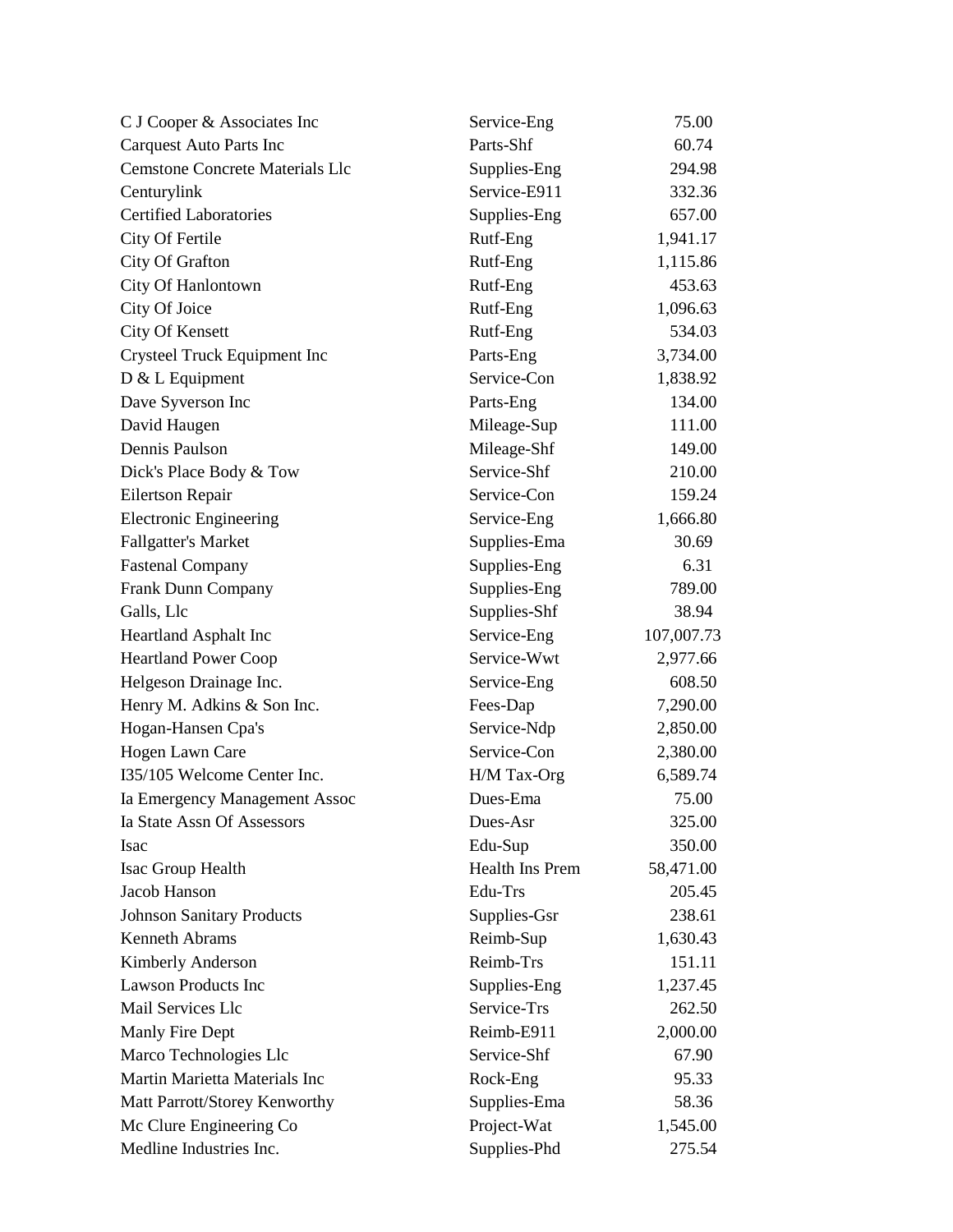| Menards Inc                        | Equip-Eng          | 169.00     |
|------------------------------------|--------------------|------------|
| Mercy Medical Center-North Ia      | Reimb-Phd          | 82.68      |
| Niacog                             | Service-Tra        | 1,687.17   |
| North Iowa Distributing            | Supplies-Gsr       | 632.50     |
| Northwood Electric Inc             | Service-Phd        | 321.00     |
| Northwood True Value               | Supplies-Eng       | 404.03     |
| Nuss Truck & Equipment Inc         | Parts-Eng          | 5,397.84   |
| <b>Olson Trading Post Inc</b>      | Supplies-Eng       | 34.95      |
| Paetec                             | Service-Eng        | 14.40      |
| Peopleservice Inc                  | Service-Wat        | 14,592.64  |
| <b>Pinnacle Quality Insight</b>    | Service-Phd        | 150.00     |
| <b>Pitney Bowes Global</b>         | Service-Dap        | 352.68     |
| Plunkett's Pest Control Inc        | Service-Con        | 70.00      |
| <b>Purchase Power</b>              | Postage-Trs        | 45.91      |
| Reinhart Food Service Llc          | Supplies-Shf       | 491.52     |
| <b>Richard Brumm</b>               | Edu-Eng            | 288.96     |
| Short Elliott Hendrickson, Inc.    | Service-Con        | 103.08     |
| Shred Right                        | Service-Gsr        | 48.26      |
| <b>Staples Credit Plan</b>         | Supplies-Ema       | 569.02     |
| State Hygienic Laboratory          | Service-San        | 101.50     |
| <b>Treat America Food Services</b> | Service-Shf        | 40.90      |
| Us Cellular                        | Service-Eng        | 28.00      |
| Ver Helst Snyder Drug              | Supplies-Aty       | 179.87     |
| <b>Verizon Wireless</b>            | Service-Mha        | 720.50     |
| Visa                               | Edu-Con            | 1,095.93   |
| Whks & Co                          | Service-Eng        | 1,191.17   |
| Win-Worth Betco                    | H/M Tax-Org        | 9,884.61   |
| Worth Co Historical Society        | H/M Tax-Org        | 6,589.74   |
| <b>Worth County</b>                | Health Ins Prem    | 685.00     |
| Worth County Extension             | Edu-Con            | 140.00     |
| Worth County Fair                  | H/M Tax-Org        | 9,884.61   |
| Ziegler Inc                        | Parts-Eng          | 25,124.58  |
|                                    | <b>Grand Total</b> | 295,991.28 |

Motion by Smeby, second by Abrams, carried to approve **RESOLUTION #01.03.2017**

## **CONSTRUCTION EVALUATION RESOLUTION**

**WHEREAS**, Iowa Code section 459.304(3) sets out the procedure if a board of supervisors wishes to adopt a "construction evaluation resolution" relating to the construction of a confinement feeding operation structure; and

**WHEREAS,** only counties that have adopted a construction evaluation resolution can submit to the Department of Natural Resources (DNR) an adopted recommendation to approve or disapprove a construction permit application regarding a proposed confinement feeding operation structure; and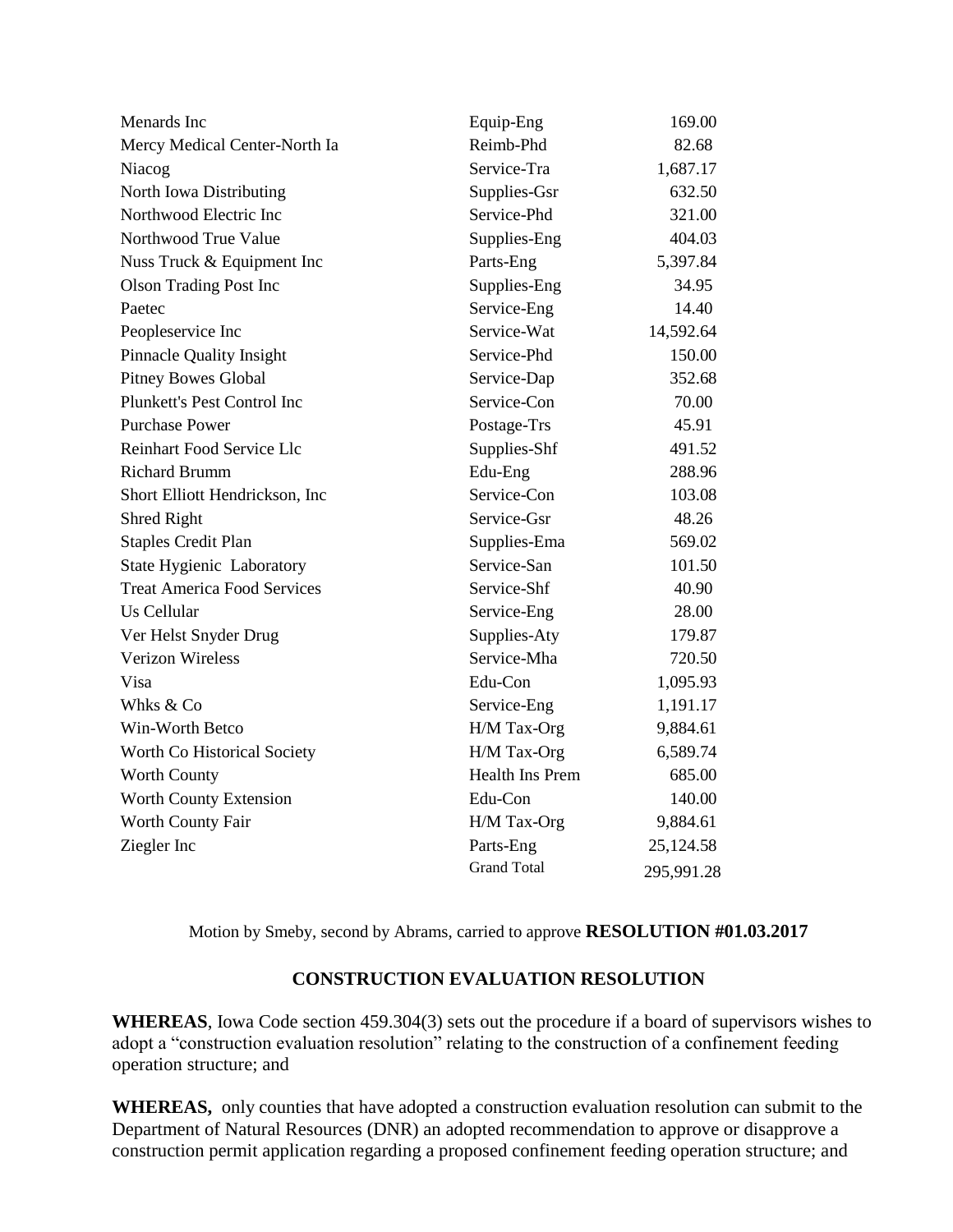**WHEREAS**, only counties that have adopted a construction evaluation resolution and submitted an adopted recommendation may contest the DNR's decision regarding a specific application; and

**WHEREAS,** by adopting a construction evaluation resolution the board of supervisors agrees to evaluate every construction permit application for a proposed confinement feeding operation structure received by the board of supervisors between February 1, 2017 and January 31, 2018 and submit an adopted recommendation regarding that application to the DNR; and

**WHEREAS,** the board of supervisors must conduct an evaluation of every construction permit application using the master matrix created in Iowa Code section 459.305, but the board's recommendation to the DNR may be based on the final score on the master matrix or may be based on reasons other than the final score on the master matrix;

**NOW, THEREFORE, BE IT RESOLVED BY THE BOARD OF SUPERVISORS OF WORTH COUNTY** that the Board of Supervisors hereby adopts this construction evaluation resolution pursuant to Iowa Code section 459.304(3).

Merlin Bartz, Chair, Worth County Board of Supervisors; Date: January 3, 2017 ATTEST: Jacki A. Backhaus, Worth County Auditor; Date: January 3, 2017

Motion by Abrams, second by Bartz, carried to approve payroll eligibility for Mark Smeby at \$30,149.00/year as supervisor and Marilyn Stayner at \$18.56/hour and Dan Fank at \$64,891.72/year as submitted by the sheriff's department.

Motion by Abrams, second by Smeby, carried to approve that \$13.25 be the hourly rate paid by the courthouse for 2017.

Motion by Smeby, second by Abrams, carried that the Northwood Anchor and Manly Junction Signal be designated the official county newspapers.

Motion by Abrams, second by Smeby, carried that the following appointments be made: Commission of Veteran Affairs (3-year) – Paul Ferley; Welfare Services (3-year) – Sandra Mireles; Conservation Board(5 year) – Terri Reese; Worth County Enterprise Zone Commission (3-year) – Mark Smeby, Jean Torgeson; Board of Adjustment(5-year) – Steve Butler; Zoning Administration Officer (5-year) – Jayne Lupkes; Civil Service Commission (6-year) – Bob Linden; Representative for Citizen's Advisory Board – Cherokee MHI – Elsie Mechem; Central Social Services Governing Board (1-year) – Ken Abrams, Merlin Bartz; North Iowa Juvenile Detention Services (3-year) – Mark Smeby, Merlin Bartz; Board of Directors – Second Judicial District Department of Correctional Services (1-year) – Ken Abrams, Merlin Bartz; Advisory on Board of Health (2 year) – Merlin Bartz; Iowa Workforce (3-year) – Mark Smeby; North Iowa Community Action (3-year) – Mark Smeby; NCRERC (3-year) – Mark Smeby, Merlin Bartz; NIACOG(1-year) – Merlin Bartz, Mark Smeby, Joyce Russell, Terry Steinmetz, Tom Dakin, Julie Robb; Transportation Policy Board(1-year) – Mark Smeby, Teresa Nicholson; North Central Regional Emergency Planning District Committee (3-year) – Mark Smeby; NIACOG Revolving Loan Fund Committee(1-year) – Andy Helgeson; North Iowa Vocational Center, Inc (2-year) – Merlin Bartz, Mark Smeby; Regional II Transit Advisory Committee (3-year) – Merlin Bartz, Mark Smeby; Airport Zoning Ordinance Board of Adjustment (3-year) – Michael Dierenfeld.

Motion by Abrams, second by Smeby, carried to table the appointment of the Board of Health, Eminent Domain Compensation Commission and Weed Commissioner.

Motion by Abrams, second by Smeby, carried to approve \$.50/mile as the mileage rate for 2017.